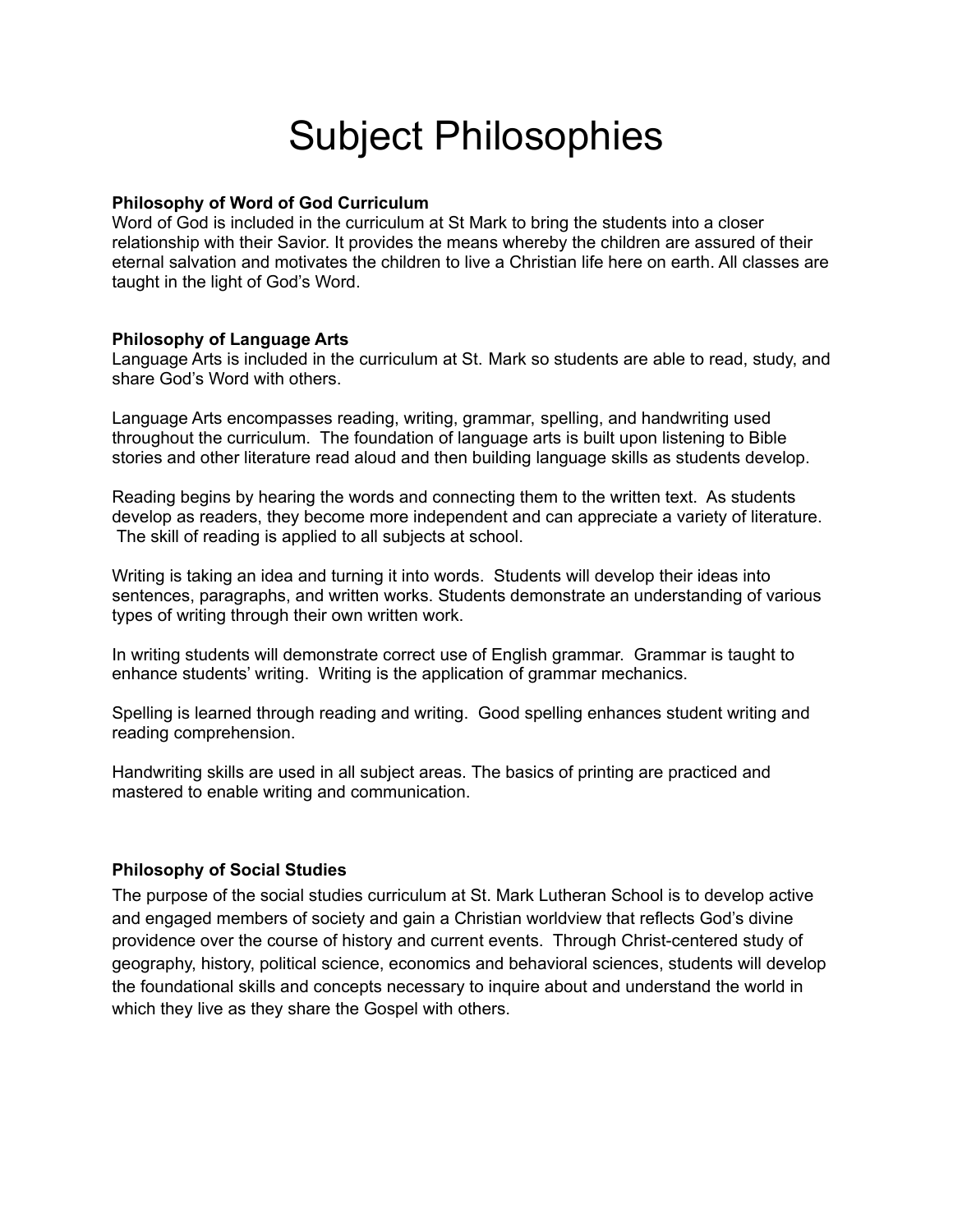# **Philosophy of Science/Health**

Science is included in the curriculum of St. Mark Lutheran School to better understand the created world of our God, recognizing that the Lord reveals himself in nature and works through it. Although the world may promote its philosophies of humanism and evolution, we teach our students how to discern the differences between the world's teachings and biblical truth, always asserting that God's Word is Truth.

Science teaches us how to be good stewards of the world the Lord has given us. These basic fundamentals and principles will be taught in light of God's Word in these content areas:

- Life Science
- Physical Science
- Earth and Space Science
- Engineering, Technology, and Society
- Science and Engineering Practices
- Crosscutting Concepts

#### **Philosophy of Math**

Mathematics is included in the curriculum of St. Mark Lutheran School because it is really a study of God's creation. As God created the world with order, so we use mathematics to put aspects of his creation in order. Every concept reveals more about that order he used at creation. At St. Mark, math instruction focuses on problem-solving, higher-order thinking, and preparing students for everyday life.

## **Philosophy of Physical Education**

Through this physical education program, it is important that students learn a variety of important life skills which include movement skills, knowledge, and behavior/social skills, over the course of each school year. Some of these include: locomotor, non-locomotor, and manipulative skills, team-building, social interaction skills, and cognitive concepts linked to fitness, wellness, skill development, and social skills appropriate to each grade/development level. We want all students to be competent in a variety of fundamental motor skills, because these skills enhance everyday living. The acquisition of fundamental motor skills are essential to improving one's overall fitness and key in leading an enjoyable active lifestyle. Moreover, we want all students to develop an understanding of the importance of lifelong fitness and skill building concepts. It is important we instill healthy living and activity knowledge, skills and disposition at a young age in an attempt to impact positive lifestyle choices and patterns for the long term. Overall, we promote physical fitness, knowing that God has blessed us with wonderful bodies that we use to honor him. *I praise you because I am fearfully and wonderfully made; your works are wonderful, I know that full well.* (Psalm 139:14)